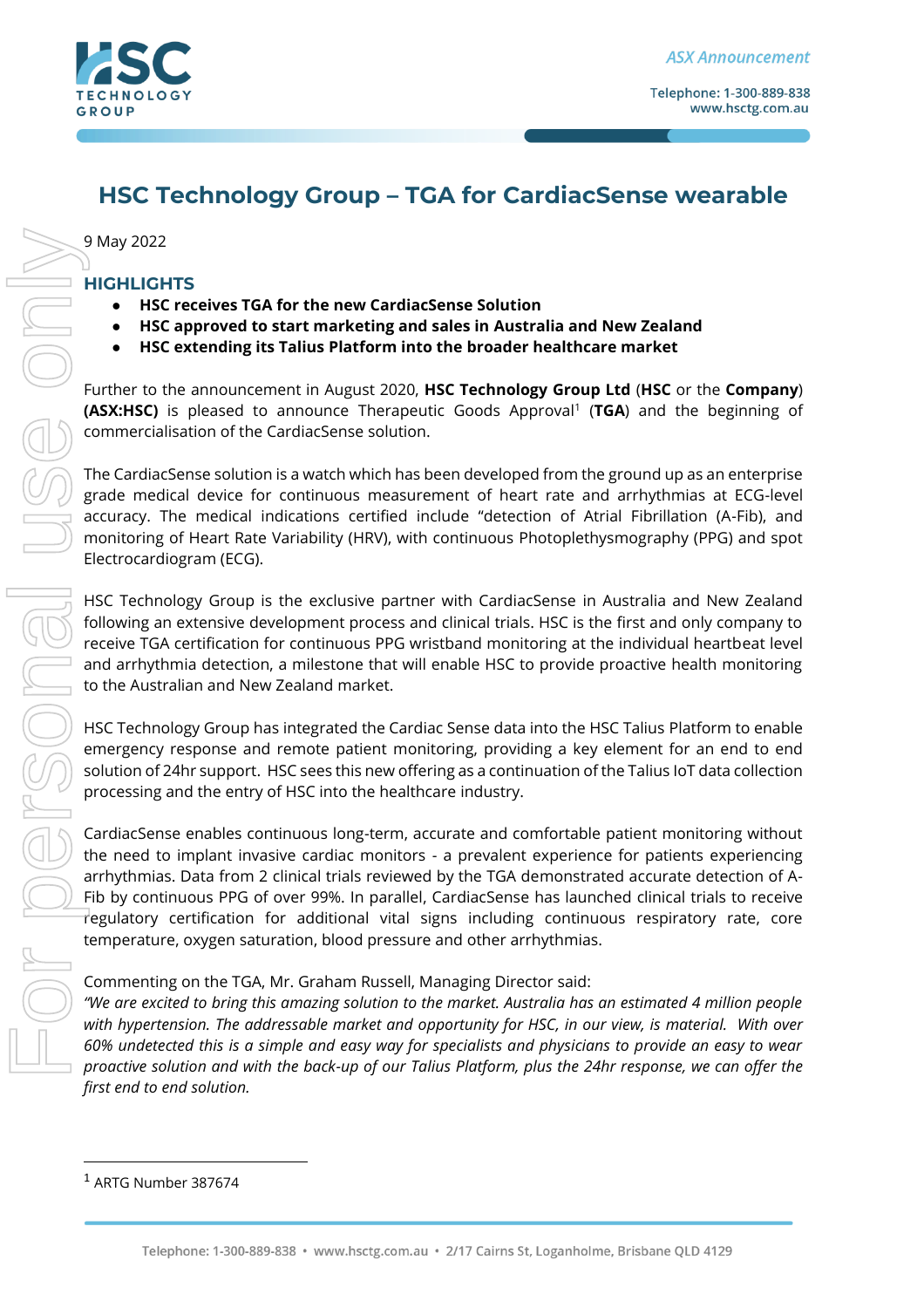

Telephone: 1-300-889-838 www.hsctg.com.au

Mr. Russell added *"We have had significant interest from the Cardiology sector who have shared their excitement recognising this is also the first cost effective post treatment solution that will allow ongoing and continuous monitoring for their clients and the opportunity to provide better ongoing health outcomes.*

*It also further demonstrates the flexibility and power of our Talius Platform which enables sensor data collection, analysis and presentation to the end user. We see CardiacSense as a natural evolution beyond our existing Aged Care focus and provides us further entry into the broader healthcare market."*

This announcement has been authorised by the Board of Directors of HSC Technology Group Ltd.

**Investor Enquiries: More on HSC** Stephen Rodgers and [Investor centre](https://www.hsctg.com.au/investor-centre/) in the Investor centre in the Investor centre **Company Secretary [About Us](https://www.hsctg.com.au/about/)** 1300 889 838 [News](https://www.hsctg.com.au/news/) [investors@hsctg.com.au](mailto:investors@hsctg.com.au)

### **About CardiacSense**

CardiacSense is a digital health company that has developed CE approved best-in class, wristwearable sensor technology with the sensitivity and specificity required for medical diagnosis and monitoring of vital signs, arrhythmias, and chronic disease deterioration.

The medical watch integrates proprietary patent-protected sensors and software algorithms to provide continuous measurement of parameters such as core temperature, respiratory rate, blood pressure, oxygen saturation and heart rate at CE and FDA-mandated accuracies – providing an alternative to costly, complex and invasive devices. This addresses the increasing global demand for remote patient monitoring and tele-health.

CardiacSense was founded in 2009 and is headquartered at Caesarea, Israel. [www.cardiacsense.com](https://www.cardiacsense.com/)

# **About HSC Technology Group Ltd. (ASX: HSC)**

HSC provides a suite of technology enabled care solutions to the aged and disability sectors across multiple verticals, including retirement living, residential aged care, home, and community settings to improve the quality of life, later in life.

HSC's Software as a Service (SaaS) data analytics platform Talius Smart Care combines smart sensors with AI machine learning (powered by CSIRO) that delivers automated actions. Talius links awareness, analysis, and action through one platform allowing the care model to move from spot check care to sense-respond care. Nursing staff can switch their focus from data collection to building a human connection. Most importantly, residents benefit from a new era of autonomy and dignity.

HSC helps protect and connect our elderly and people with disabilities with a scalable healthcare technology platform integrated with leading third-party providers to ensure end-to-end solutions for Connected Health.

- ❖ HSC Care
- ❖ HSC Home
- ❖ Talius